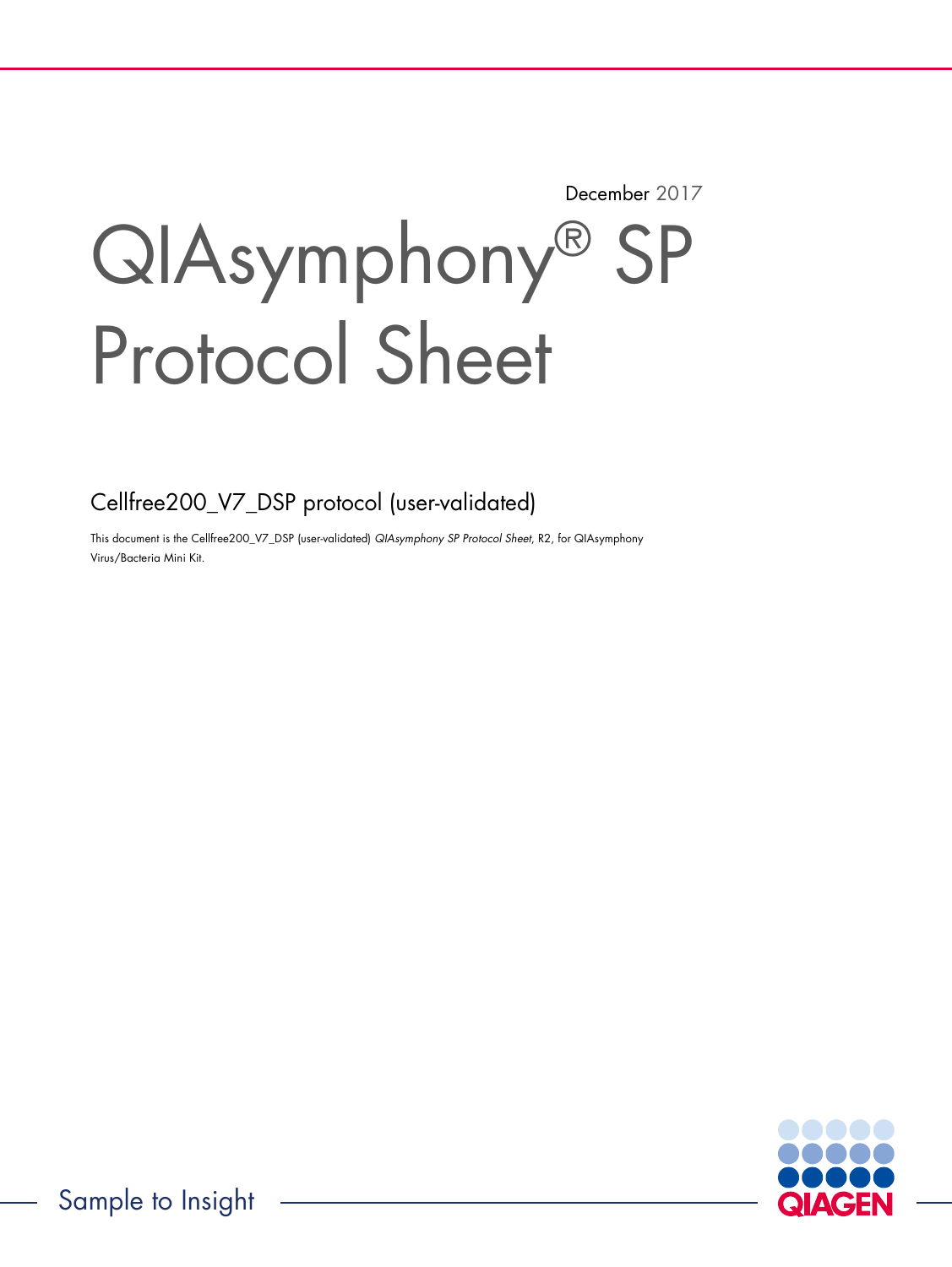## General information

The QIAsymphony Virus/Bacteria Kits are intended for molecular biology applications. This product is not intended for the diagnosis, prevention, or treatment of a disease.

Note: It is the user's responsibility to validate performance using this combination for any procedures used in their laboratory.

| Kit                              | QIAsymphony Virus/Bacteria Mini Kit |
|----------------------------------|-------------------------------------|
| Sample material*                 | Plasma, serum, and CSF              |
| Protocol name                    | Cellfree200 V7 DSP                  |
| Default Assay Control Set        | ACS Cellfree200 V7 DSP default IC   |
| Editable                         | Eluate volume: 60 µl, 85 µl, 110 µl |
| <b>Required software version</b> | Version 4.0 or higher               |

\* For additional information see "Preparation of sample material" and "Limitations", page 6.

# "Sample" drawer

| Sample type            | Plasma, serum, and CSF                                                                                                 |
|------------------------|------------------------------------------------------------------------------------------------------------------------|
| Sample volume          | Depends on type of sample tube used; for more information see<br>www.qiagen.com/products/qiasymphonyvirus/bacteriakits |
| Primary sample tubes   | See www.qiagen.com/products/qiasymphonyvirus/bacteriakits for more information                                         |
| Secondary sample tubes | See www.qiagen.com/products/qiasymphonyvirus/bacteriakits for more information                                         |
| <b>Inserts</b>         | Depends on type of sample tube used; for more information see<br>www.qiagen.com/products/qiasymphonyvirus/bacteriakits |
| Other                  | Carrier RNA-Buffer AVE mix required; use of internal control is optional                                               |

# "Reagents and Consumables" drawer

| Position A1 and/or A2 | Reagent cartridge (RC)                       |  |
|-----------------------|----------------------------------------------|--|
| <b>Position B1</b>    | n/a                                          |  |
| Tip rack holder 1-17  | Disposable filter-tips, 200 µl               |  |
| Tip rack holder 1-17  | Disposable filter-tips, 1500 µl              |  |
| Unit box holder 1-4   | Unit boxes containing sample prep cartridges |  |
| Unit box holder 1-4   | Unit boxes containing 8-Rod Covers           |  |

 $n/a = not applicable.$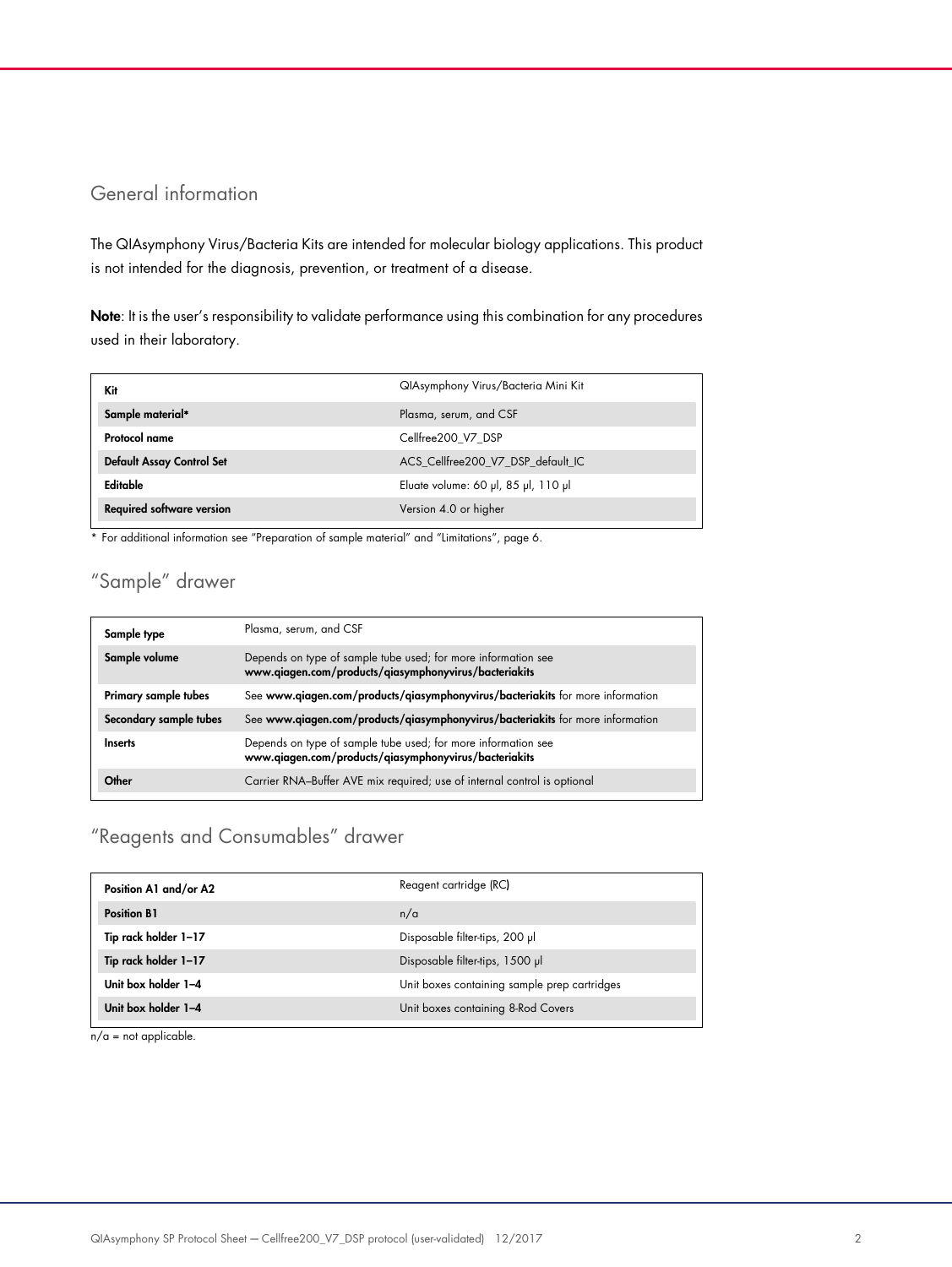# "Waste" drawer

| Unit box holder 1-4        | Empty unit boxes    |
|----------------------------|---------------------|
| Waste bag holder           | Waste bag           |
| Liquid waste bottle holder | Liquid waste bottle |

# "Eluate" drawer

| Elution rack (we recommend using slot 1, cooling position) $\delta$ bee | www.giagen.com/products/giasymphonyvirus/bacteriakits<br>for more information |
|-------------------------------------------------------------------------|-------------------------------------------------------------------------------|
|-------------------------------------------------------------------------|-------------------------------------------------------------------------------|

## Required plasticware

|                                                    | One batch,<br>24 samples* | Two batches,<br>48 samples* | Three batches,<br>72 samples* | Four batches,<br>96 samples* |
|----------------------------------------------------|---------------------------|-----------------------------|-------------------------------|------------------------------|
| Disposable filter-tips,<br>$200 \mu$ <sup>++</sup> | 30                        | 54                          | 78                            | 102                          |
| Disposable filter-tips,<br>1500 µl <sup>†</sup>    | 101                       | 182                         | 271                           | 354                          |
| Sample prep cartridges <sup>§</sup>                | 21                        | 42                          | 63                            | 84                           |
| 8-Rod Covers <sup>1</sup>                          | 3                         | 6                           | 9                             | 12                           |

\* Use of more than one internal control per batch and performing more than one inventory scan requires additional

disposable filter-tips. Use of less than 24 samples per batch decreases the number of disposable filter-tips required per run. † There are 32 filter-tips/tip rack.

‡ Number of required filter-tips includes filter-tips for 1 inventory scan per reagent cartridge.

§ There are 28 sample prep cartridges/unit box.

¶ There are twelve 8-Rod Covers/unit box.

Note: Numbers of filter-tips given may differ from the numbers displayed in the touchscreen depending on settings, for example, number of internal controls used per batch.

## Selected elution volume

| Selected elution volume (µl)* | Initial elution volume (µl) <sup>+</sup> |
|-------------------------------|------------------------------------------|
| 60                            | 90                                       |
| 85                            | 115                                      |
| 110                           | 140                                      |

\* The elution volume selected in the touchscreen. This is the minimum accessible volume of eluate in the final elution tube.

† The initial volume of elution solution required to ensure that the actual volume of eluate is the same as the selected volume.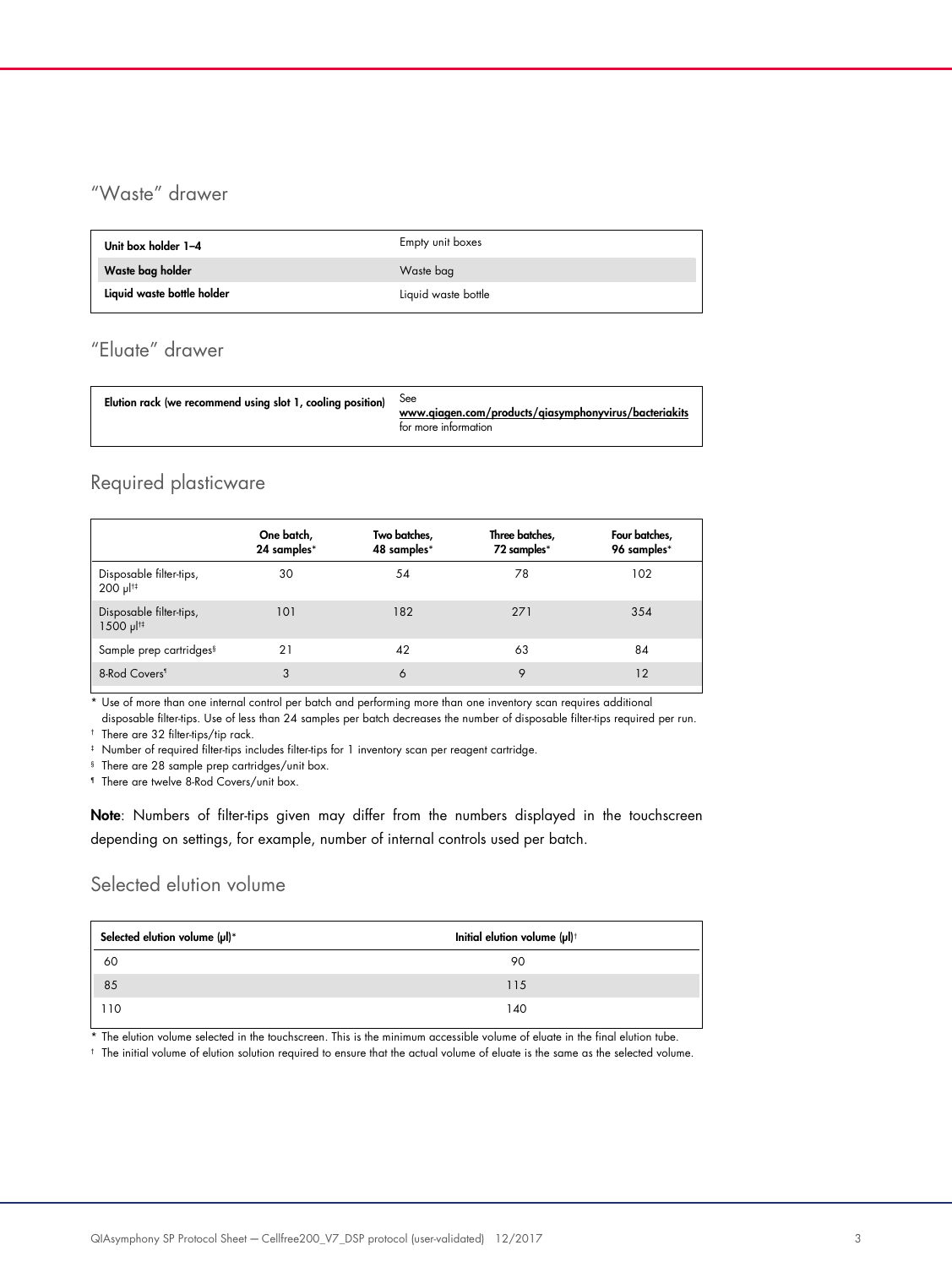Preparation of internal control–carrier RNA (CARRIER)–Buffer AVE (AVE) mixture

| Selected elution<br>volume (µl) | Volume stock carrier RNA<br>(CARRIER) (pl) | Volume internal<br>control $(\mu$ <sup>*</sup> | <b>Volume Buffer AVE</b><br>$(AVE)$ $(µ)$ | Final volume per<br>sample (µl) |
|---------------------------------|--------------------------------------------|------------------------------------------------|-------------------------------------------|---------------------------------|
| 60                              | 2.5                                        |                                                | 108.5                                     | 120                             |
| 85                              | 2.5                                        | 11.5                                           | 106                                       | 120                             |
| 110                             | 2.5                                        | 14                                             | 103.5                                     | 120                             |

\* The calculation of the amount of internal control is based on the initial elution volumes. Additional void volume depends on the type of sample tube used; see www.qiagen.com/products/qiasymphonyvirus/bacteriakits for more information.

Note: The values displayed in the table are for preparation of internal control-carrier RNA (CARRIER) mixture for a downstream assay that requires 0.1 µl internal control/µl eluate.

Tubes containing internal control–carrier RNA (CARRIER)–Buffer AVE (AVE) mixture are placed in a tube carrier. The tube carrier containing the internal control–carrier RNA (CARRIER)–Buffer AVE (AVE) mixture(s) must be placed in slot A of the sample drawer.

Depending on the number of samples to be processed, we recommend using 2 ml tubes (Sarstedt, cat. no. 72.693 or 72.694) or 14 ml 17 x 100 mm polystyrene, round-bottom tubes (Becton Dickinson, cat. no. 352051) for diluting the internal control, as described in the table below. The volume can be split into 2 or more tubes.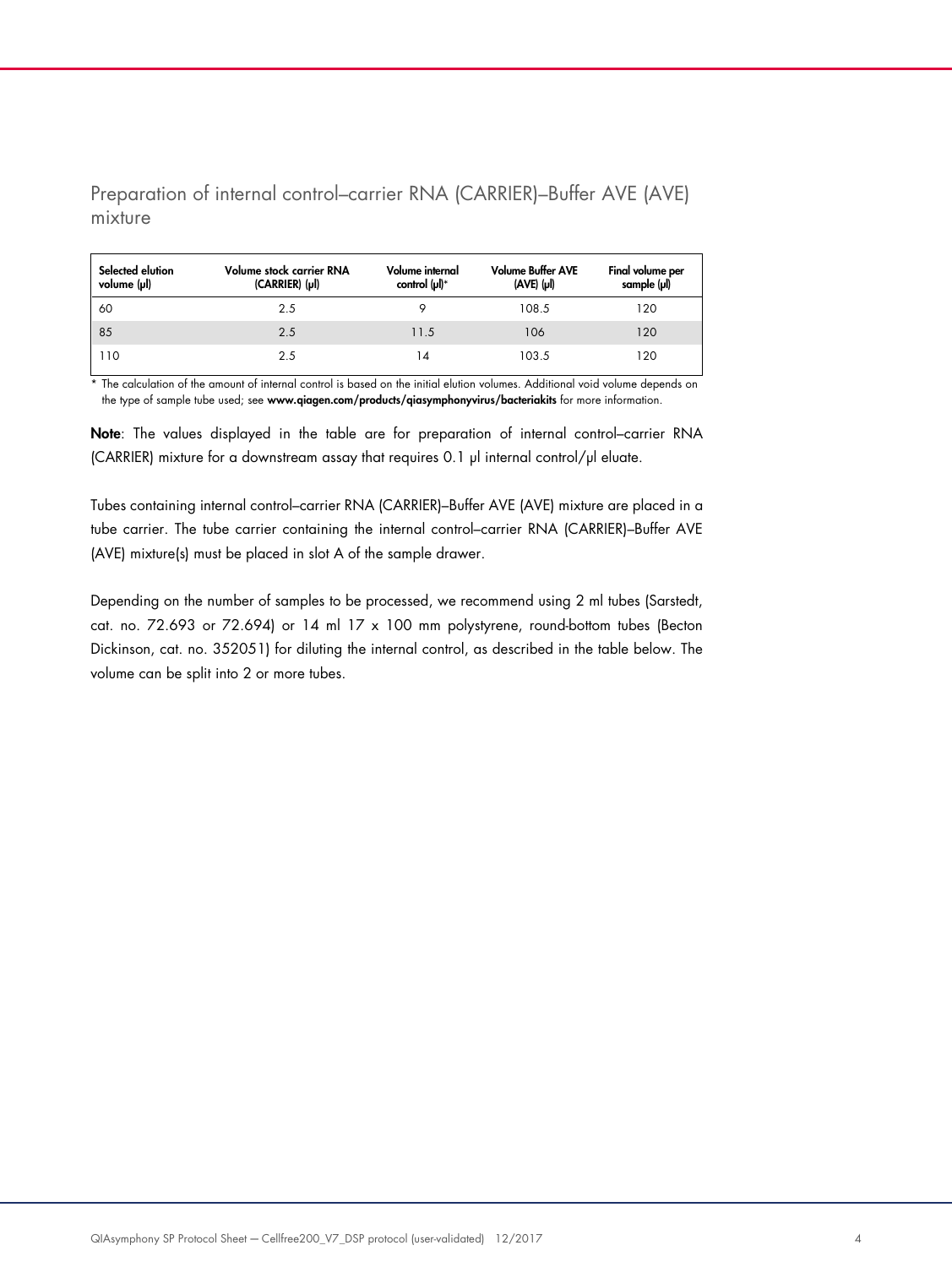## Calculating the volume of internal control mixture

| Tube type                                                                                  | Name on QIAsymphony<br>touchscreen         | Calculation of internal control-carrier RNA<br>(CARRIER)-Buffer AVE (AVE) mixture volume<br>per tube |
|--------------------------------------------------------------------------------------------|--------------------------------------------|------------------------------------------------------------------------------------------------------|
| Microtube 2 ml with cap; microtube 2 ml, PP,<br>SKIRTED, (Sarstedt, cat. No. 72.694)       | SAR#72.694<br>T <sub>2</sub> .0 ScrewSkirt | $(n \times 120 \text{ pl}) + 360 \text{ pl}$ *                                                       |
| Microtube 2 ml with cap; microtube 2 ml, PP,<br>NON-SKIRTED, (Sarstedt, cat. No. 72.693)   | SAR#72 693<br>T <sub>2.0</sub> Screw       | $(n \times 120 \text{ pl}) + 360 \text{ pl}^*$                                                       |
| Tube 14 ml, 17 x 100 mm polystyrene<br>round-bottom (Becton Dickinson, cat. no.<br>352051) | BD#352051<br>FalconPP 17x100               | $\ln x$ 120 µl) + 600 µl <sup>†</sup>                                                                |

Use this equation to calculate the required volume of internal control mixture (n = number of samples; 120  $\mu$  = volume of internal control–carrier RNA (CARRIER)–Buffer AVE (AVE) mixture; 360 µl = void volume required per tube). For example, for 12 samples (n = 12):  $(12 \times 120 \text{ pl}) + 360 \text{ pl} = 1800 \text{ pl}$ . Do not fill the tube with more than 1.9 ml (i.e., a maximum of 12 samples per tube). If more than 12 samples will be processed, use additional tubes, ensuring that the void volume is added per tube.

 $^\dagger$  Use this equation to calculate the required volume of internal control–carrier RNA (CARRIER)–Buffer AVE (AVE) mixture (n = number of samples; 120 µl = volume of internal control–carrier RNA (CARRIER)–Buffer AVE (AVE) mixture; 600 µl = void volume required per tube). For example, for 96 samples (n = 96): (96 x 120 µl) + 600 µl = 12120 µl.

See www.qiagen.com/products/qiasymphonyvirus/bacteriakits for required inserts.

#### Using FIX labware

Using liquid-level detection (LLD) for sample transfer allows the use of primary and secondary tubes. However, this requires certain dead volumes in the respective tubes. In order to minimize dead volumes, secondary tubes should be used without liquid-level detection. Specific FIX labware is available (e.g., SAR\_FIX\_#72.694 T2.0 ScrewSkirt) which can also be selected on the touchscreen of the QIAsymphony SP. This tube/rack type imposes aspiration restrictions. The sample is aspirated at a particular height in the tube that is defined by the volume of sample to be transferred. Therefore, it is essential to make sure that the volume listed in the labware list is used. Labware lists are available for download from www.qiagen.com/products/qiasymphonyvirus/bacteriakits.

Sample tubes that can be used with or without liquid-level detection and required sample volumes are listed at www.qiagen.com/products/qiasymphonyvirus/bacteriakits. Do not use volumes greater or lower than the required volume since this may lead to errors during sample preparation.

Tubes for use with liquid-level detection and tubes that are not for liquid-level detection can be processed within one batch/run.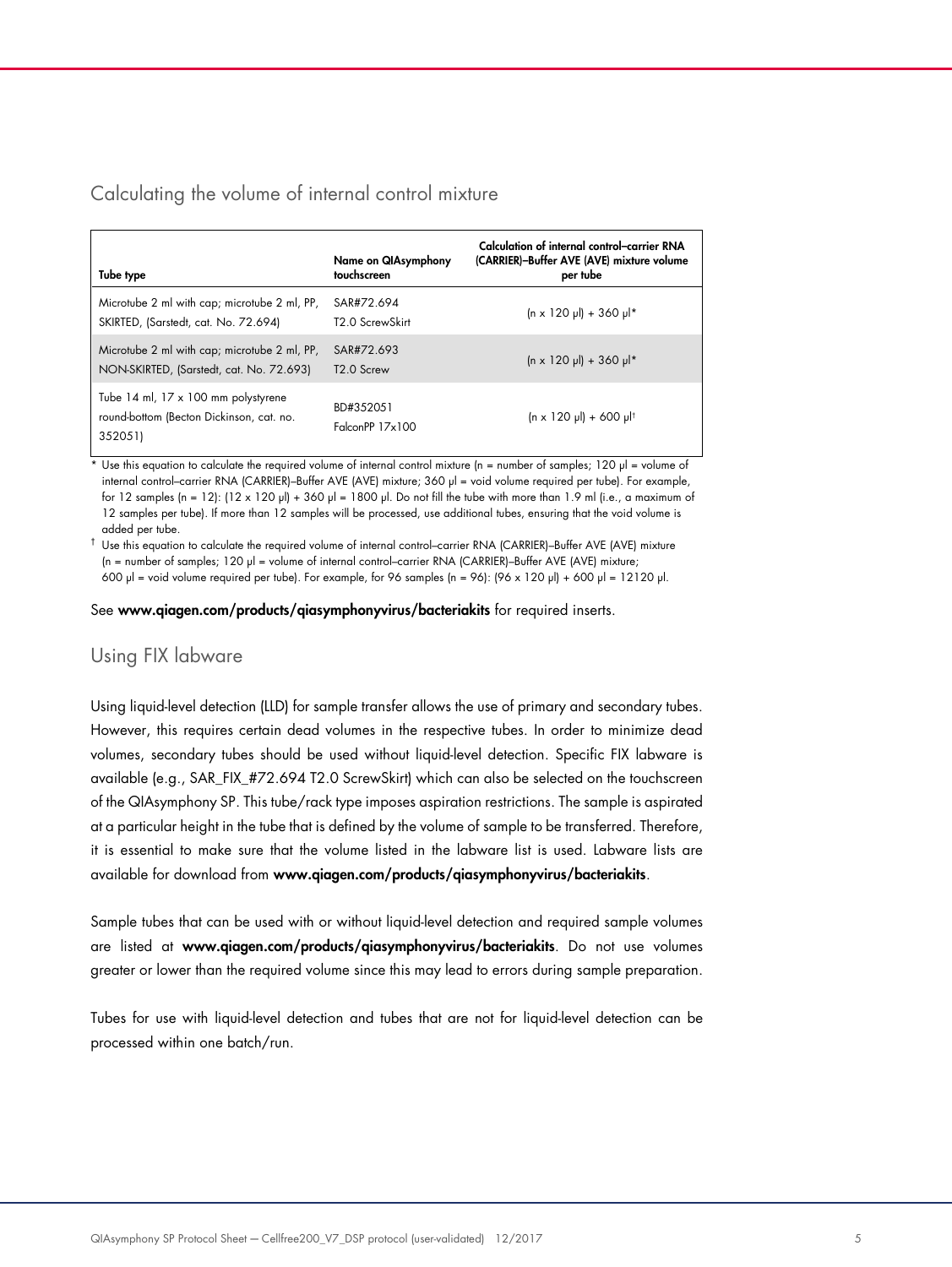### Preparation of sample material

When working with chemicals, always wear a suitable lab coat, disposable gloves, and protective goggles. For more information, consult the appropriate safety data sheets (SDSs), available from the product supplier.

#### Plasma, serum, and CSF samples

The purification procedure is optimized for use with plasma, serum, or CSF samples. Blood samples treated with EDTA or citrate as anticoagulant can be used for plasma preparation. Samples can be either fresh or frozen, provided that they have not been frozen and thawed more than once. After collection and centrifugation, plasma, serum, or CSF can be stored at 2–8ºC for up to 6 hours. For longer storage, we recommend freezing aliquots at –20ºC or –80ºC. Frozen plasma or serum must not be thawed more than once. Repeated freeze–thawing leads to denaturation and precipitation of proteins, resulting in a potential reduction in viral titers and, therefore, reduced yields of viral nucleic acids. If cryoprecipitates are visible in the samples, centrifuge at 6800 x  $g$  for 3 minutes, transfer the supernatants to fresh tubes without disturbing the pellets, and start the purification procedure immediately. Centrifugation at low g-forces does not reduce viral titers.

#### Limitations

Blood samples treated with serum clot activator may cause reduced yields of viral nucleic acids. Do not use Greiner Bio-One® VACUETTE® Blood Collection Tubes containing Z Serum Clot Activator.

#### Revision history

| Document revision history |                                                                        |
|---------------------------|------------------------------------------------------------------------|
|                           | $_{\rm I}$ R2 12/2017 $\,$ Update for QIAsymphony Software version 5.0 |

For up-to-date licensing information and product-specific disclaimers, see the respective QIAGEN® kit handbook or user manual. QIAGEN kit handbooks and user manuals are available at www.qiagen.com or can be requested from QIAGEN Technical Services or your local distributor.

Trademarks: QIAGEN®, Sample to Insight®, QIAsymphony® (QIAGEN Group); BD™ (Becton Dickinson and Company); Falcon® (Corning, Inc.); Bio-One®, VACUETTE® (Greiner Bio-One GmbH); Sarstedt® (Sarstedt AG and<br>Co.). Registered na Co.). Registered names, trademarks, etc. used in this document, even 12/2017 HB-0678-S07-001 © 2017 QIAGEN, all rights reserved.